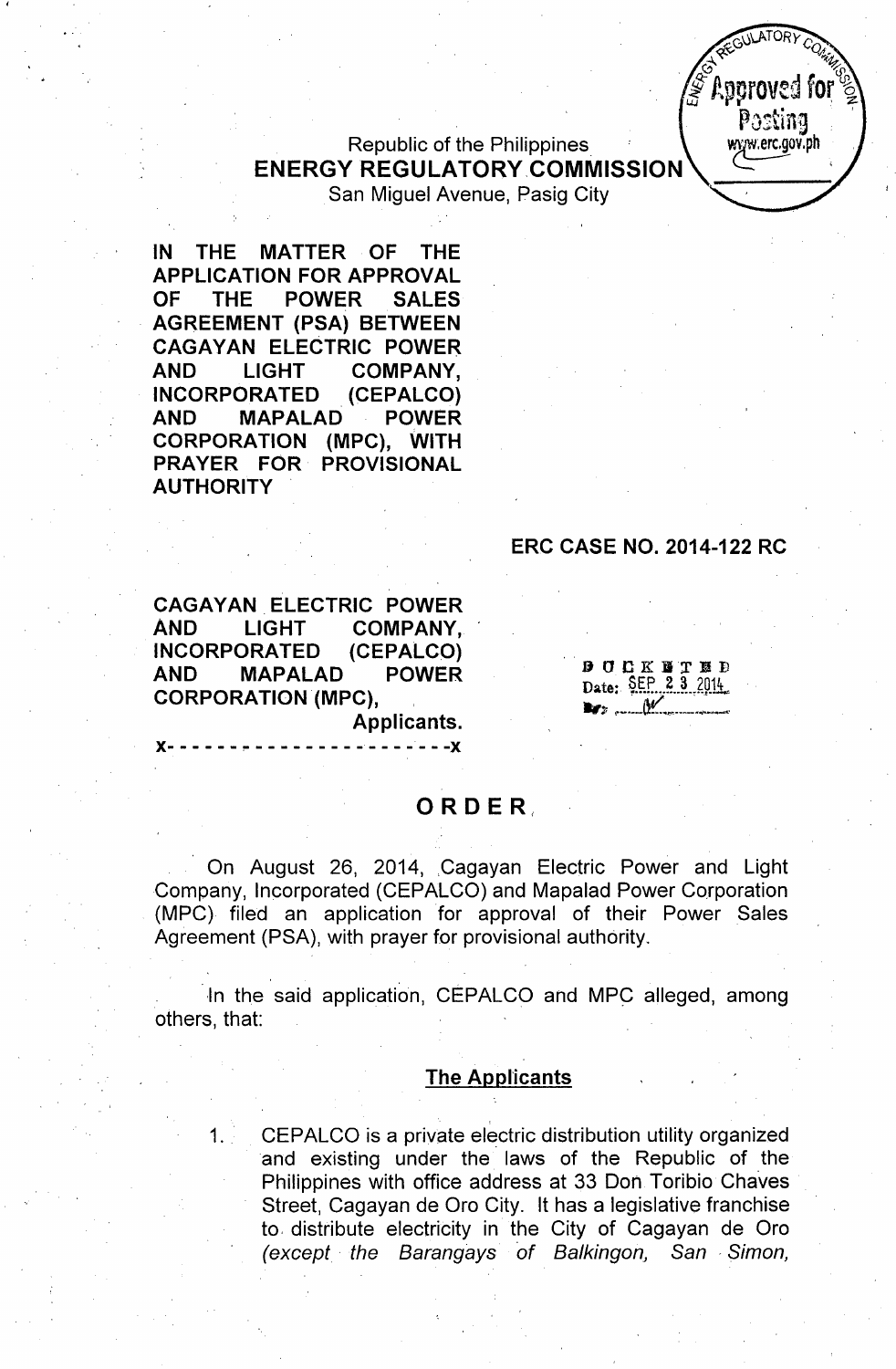*Pagatpat, Tagpangi, Pagalungan, Taglim* a0, *Tuburan, Pigsag-an, Tumpagon, Bayanga, Mambuaya, Dansolihon, Tignapoloan, Besigan and* a *portion of Canitoan, Republic Act No.* 9284, *Section* 1) and the Municipalities of Tagoloan, Villanueva, and Jasaan, all in the Province of Misamis Oriental. A copy of its Certificate of Public Convenience and Necessity (CPCN) is attached to the application;

2. MPC is a generation company duly authorized and existing under the laws of the Republic of the Philippines, with principal address at 4<sup>th</sup> Floor, Alphaland Southgate Tower, 2258 Chino Roces Avenue corner EDSA, Makati City. Copies of its Certificate of Incorporation, Articles of Incorporation, By-Laws, latest General Information Sheet (GIS), and Audited Financial Statements (AFS) are, likewise, attached to the application;

### **Nature of the Application**

3. Pursuant to Rule 20 (8) of the ERC Rules of Practice and Procedure, approved by the Commission on June 22, 2006 in Resolution No. 38, Series of 2006, the instant application is submitted to the Commission for its review and approval of their PSA dated July 22, 2014. A copy of the said PSA is attached to the application;

## **Compliance with Pre-filing Requirements**

- 4. In compliance with Rule 6 of the ERC Rules of Practice and Procedure, they have furnished the legislative bodies of each of the local government units in CEPALCO's franchise area and in the place where MPC holds its principal office with copies of the present application and all its annexes and accompanying documents. corresponding proofs of receipt are, likewise, attached to the application;
- 5. Further, they have caused the publication of the present application in its entirety, excluding its annexes, in a newspaper of general circulation within CEPALCO's franchise area. Copies of the newspaper and the corresponding affidavit of publication are attached to the application;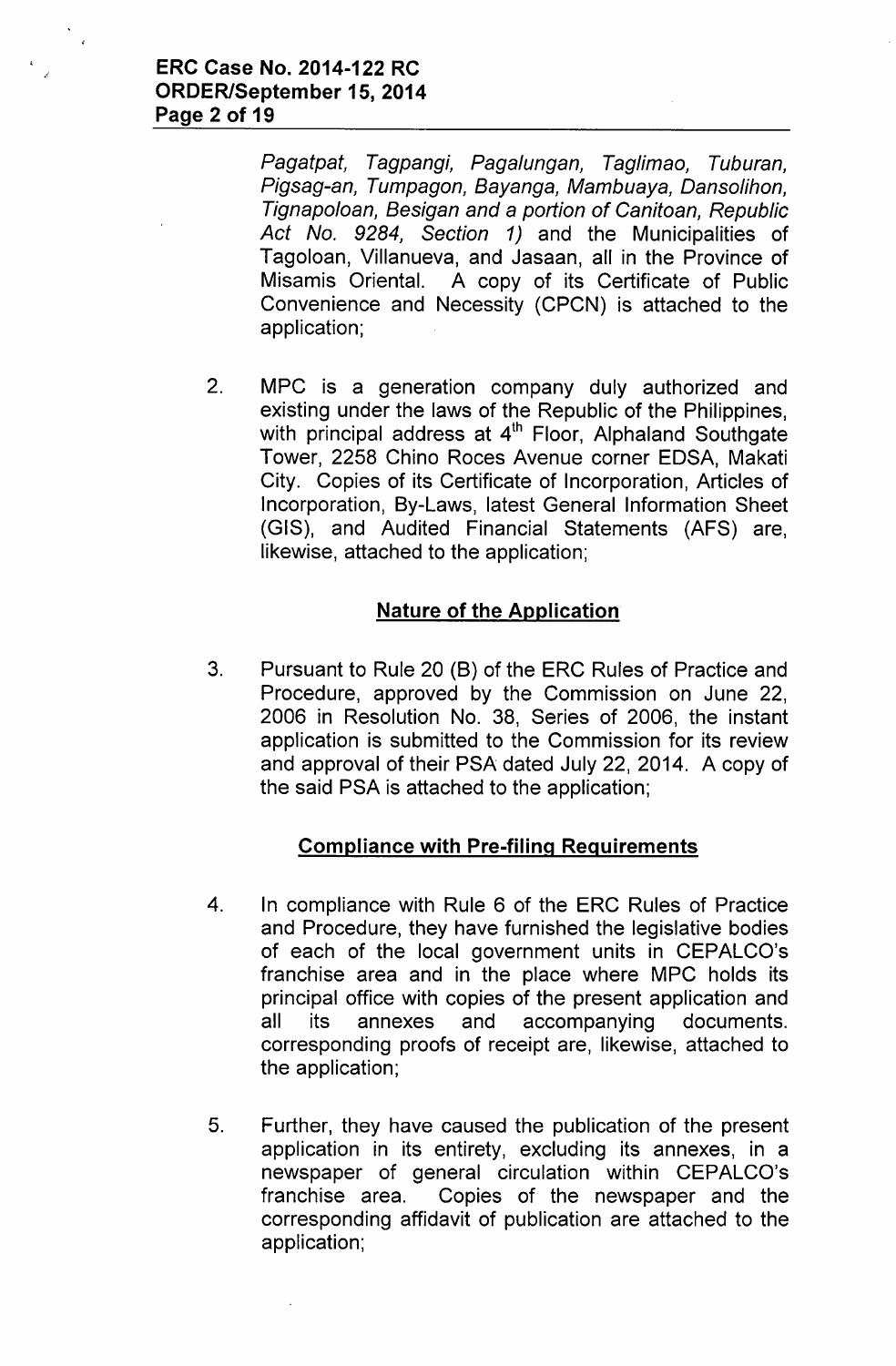### Statement of Facts

- 6. Shortage of Power Supply in the Mindanao Grid. The Mindanao Grid has long been suffering from a deficit in its power supply. The generating capacity in the Grid is no longer sufficient to meet the power requirements of Mindanao;
- 7. As a result, various parts of Mindanao have suffered from significant power outages, adversely affecting local businesses and the daily lives of all electricity consumers;
- 8. Drastic Reduction in the National Power Corporation (NPC)/Power Sector Assets and Liabilities Management Corporation's (PSALM) Supply. In addition, the main power supplier in Mindanao significantly reduced its allocations to distribution utilities, further aggravating the power shortage;
	- 8.1 PSALM, which took over all the power generation assets of NPC pursuant to Republic Act No. 9136, otherwise known as the Electric Power Industry Reform Act of 2001 or the EPIRA, supplies the bulk of the power requirements of Mindanao. NPC/PSALM, likewise, supplies a significant portion of CEPALCO's current power supply;
	- 8.2 Recently, NPC/PSALM significantly reduced its firm supply commitments to distribution utilities in Mindanao, by about one-third (1/3);
	- 8.3 CEPALCO's current Contract for the Supply of Electric Energy (CSEE) with NPC/PSALM will expire in March 2015, after which, any allocation from NPC/PSALM is, likewise, expected to be significantly reduced; and
	- 8.4 PSALM Certification. CEPALCO has requested PSALM for a certification on whether it will have available capacity and energy to supply CEPALCO during the term of the PSA. CEPALCO undertakes to submit the certification to the Commission once it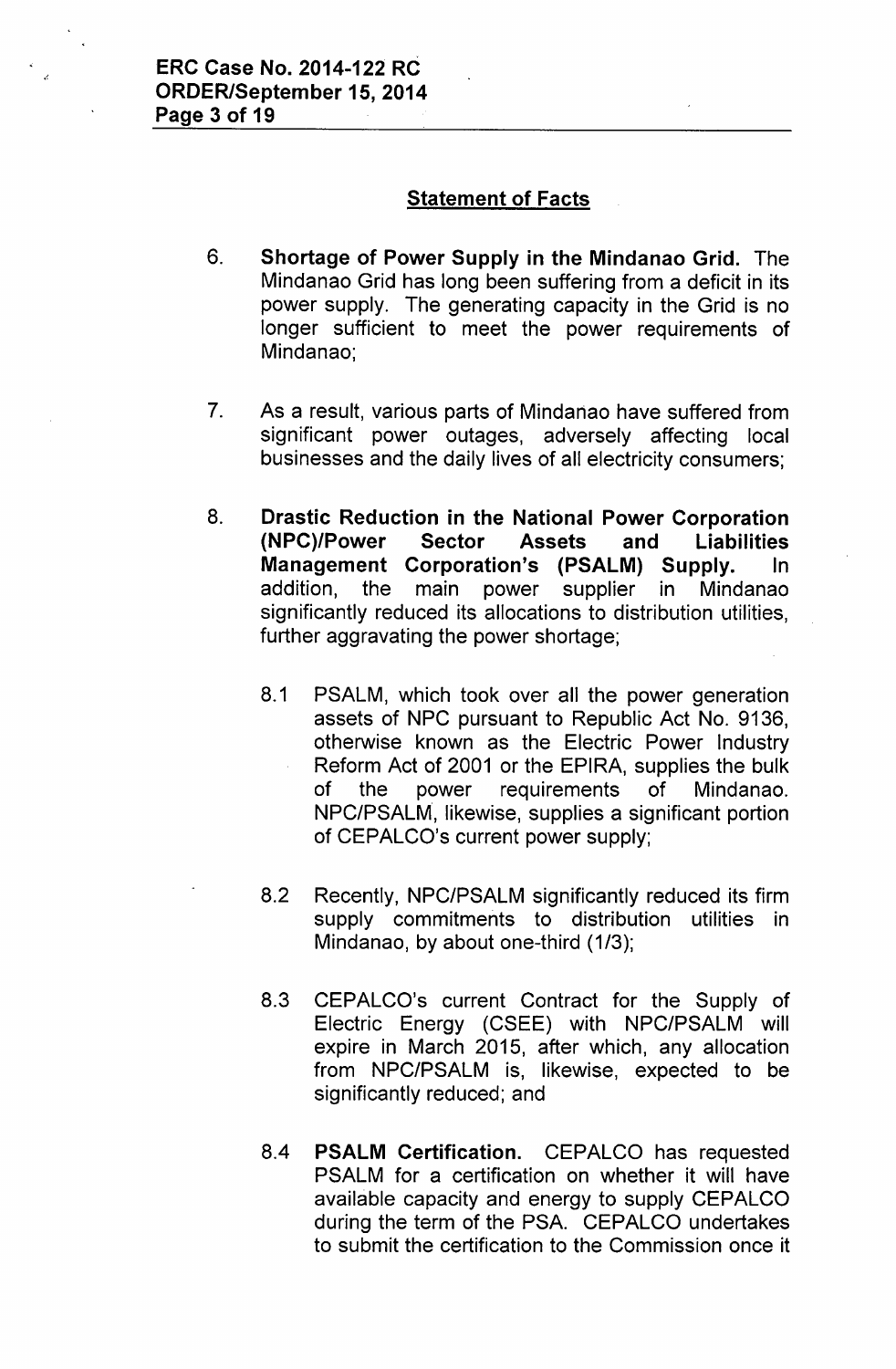is obtained. A copy of the said request is attached to the application;

9. CEPALCO's Power Suppliers. A summary showing CEPALCO's power providers, with their corresponding contracted capacities and terms of supply, is shown in the table below:

| <b>CEPALCO's Suppliers</b>                      |                                                                      |                            |                                                       |                                       |
|-------------------------------------------------|----------------------------------------------------------------------|----------------------------|-------------------------------------------------------|---------------------------------------|
| <b>Power Supplier</b>                           | <b>Installed</b><br>Contract<br>Capacity<br>Capacity<br>(MW)<br>(MW) |                            | <b>Effectivity/</b><br><b>Commercial</b><br>Operation | <b>Contract Term</b><br>(Years)       |
| <b>MINERGY Diesel 1</b>                         | 18.9                                                                 | 15.31                      | 1995                                                  | 15 (extended for<br>another 12 years) |
| <b>MINERGY Diesel 2</b>                         | 27.4                                                                 | 20                         | Jan 2012                                              | 20                                    |
| Cabulig Hydro-Electric Power Plant              | 8.0 <sub>1</sub>                                                     | As available               | Oct 2012                                              | 30                                    |
| FG Bukidnon Power Corporation                   |                                                                      | 1.8 As Available           | Apr 2005                                              | 20                                    |
| <b>Photovoltaic Plant</b><br>(owned by CEPALCO) |                                                                      | 1.0 As Available           | Oct 2004                                              |                                       |
| <b>Bubunawan Power Corporation</b>              |                                                                      | 7.0 As Available           | Under<br><b>Rehabilitation</b>                        | 25                                    |
| <b>MINERGY Coal Corporation</b>                 | 110.0                                                                | 100                        | 2017                                                  | 25                                    |
| <b>PSALM</b>                                    |                                                                      | Variable<br><b>Monthly</b> | March 26, 2005,<br>amended on<br>March 27, 2006       | 10 or until March<br>2015             |

- 10. Necessity for Additional Power Supply. In order to ensure sufficient power supply to CEPALCO's customers, the power requirements within its franchise should be adequately covered by supply contracts;
	- 10.1 In addition to the expected reduction in supply from PSALM, the power demand in CEPALCO's franchise area is expected to steadily increase at an annual average growth rate of five percent (5%). Copies of CEPALCO's Supply-Demand Forecast and Distribution Development Plan (DDP) showing its load forecast projections are attached to the application;
- 11. Hence, there is a need for CEPALCO to procure power supply so that the power requirements of its customers are sufficiently addressed;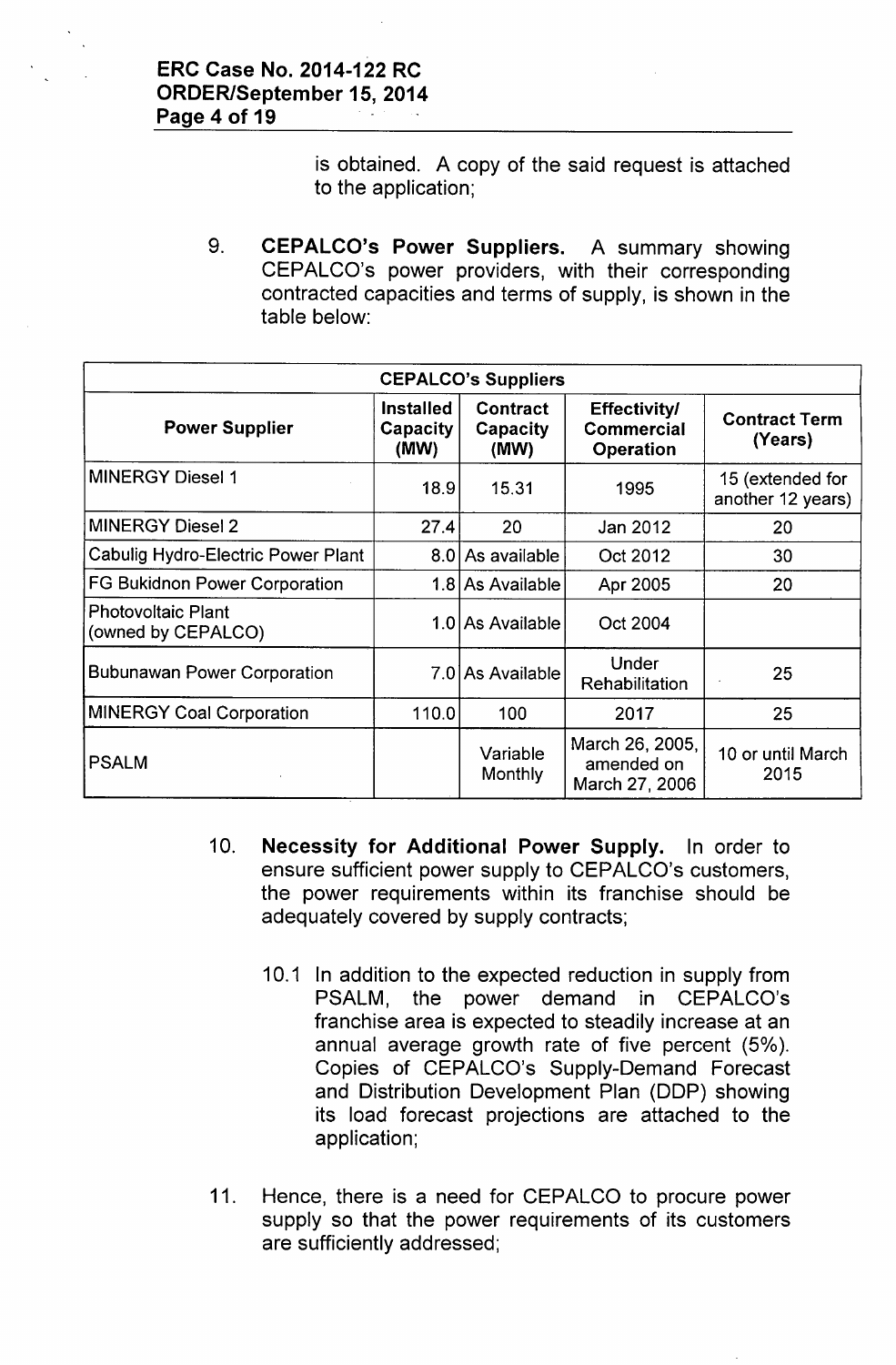e in Start

- 12. Recent events have further highlighted the need for additional power supply;
	- 12.1 In May 2014, the biggest power supplier in the Mindanao Grid, the STEAG coal-fired power plant, broke down. This caused a prolonged power supply shortage in the Grid, resulting in power curtailment throughout the Island; and
	- 12.2 As a result, CEPALCO was constrained to implement in its franchise area daily rotational brownout lasting around two (2) to seven (7) hours;
- 13. Procurement Process for Supply. Thus, CEPALCO exerted efforts to procure power supply contracts with generation companies;
- 14. In order to augment the available power supply especially in case of unforeseen circumstances such as the STEAG outage, CEPALCO negotiated with MPC for the purchase of any available power supply. Since the capacity MPC's power plant is already fully contracted with its other customers, MPC offered to supply power to CEPALCO on a non-firm basis;
- 15. Based on its evaluation, CEPALCO determined that, as compared to the prices of other suppliers at that time, MPC's offer of non-firm supply would result in the lowest generation cost to it, to the benefit of its customers. Thus, CEPALCO executed the PSA with MPC for the supply of power on a non-firm basis. An affidavit supporting the foregoing is attached to the application;
- 16. Under the law, no contract for the supply of power can become legally effective unless approved by the Commission. Hence, this instant application;

## Abstract of the PSA and Related Information

17. The Generation Facilities. To supply power under the PSA, MPC shall operate and maintain its bunker C-fired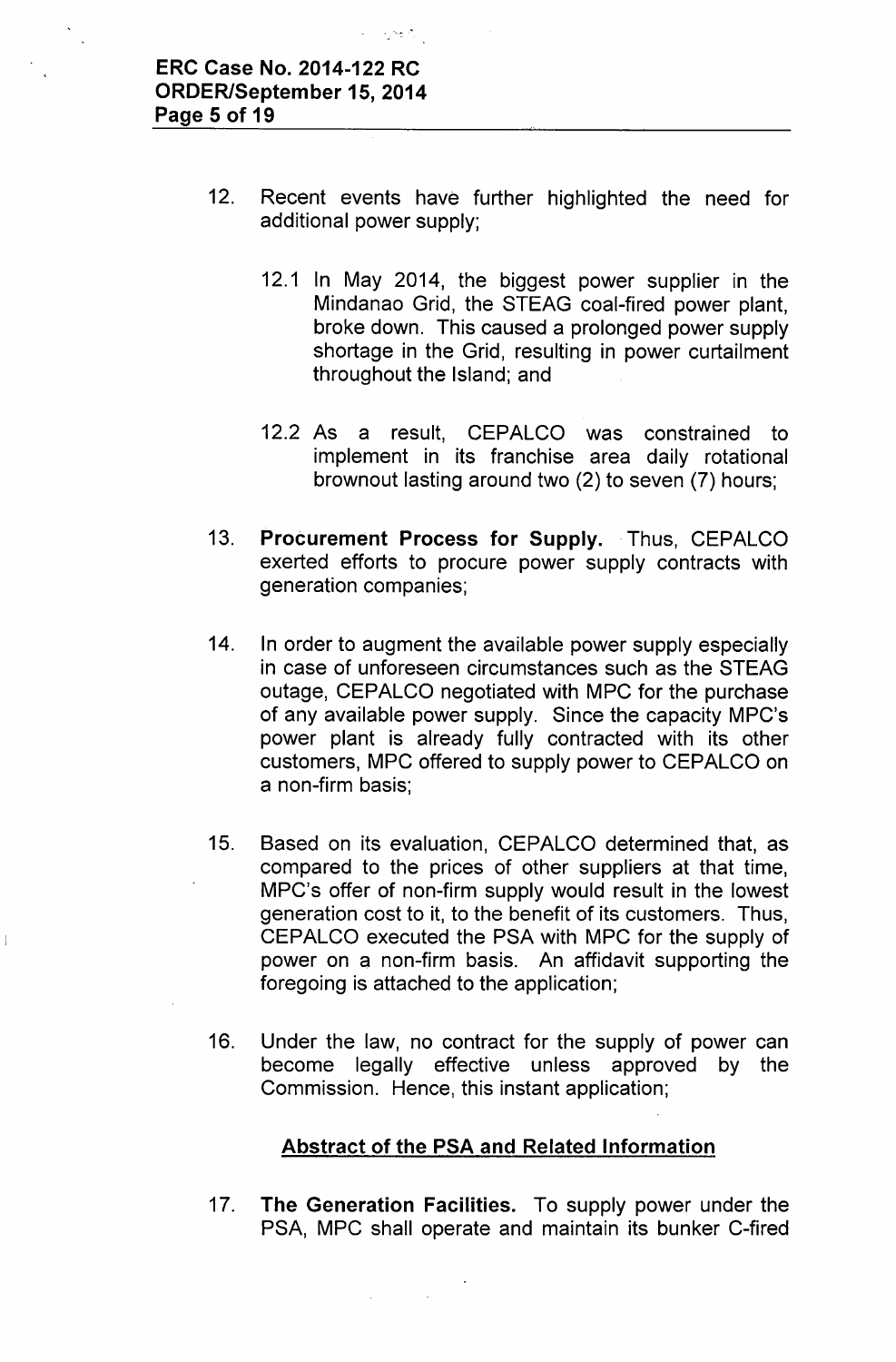diesel power station located in Sitio Mapalad, Barangay Dalipuga, Iligan City (MPC Power Plant);

18. The MPC Power Plant has a total net generating capacity of 103 MW, including a 5 MW unit which was relocated from Sarangani Province to the MPC Power Plant site. A copy of a certification on the Plant's specific fuel oil consumption rate is, likewise, attached to the application;

### 19. **Salient Features of the PSA.**

- 19.1 **Supply of Power Requirements.** Under the PSA, MPC shall supply or cause to supply to CEPALCO capacity and energy on a non-firm basis, subject to the terms and conditions of the PSA, including a dispatch and nomination procedure therein *(Sec. 4.1, Sec.* 6.2, *PSA);*
- 19.2 In essence, if at any point, GEPALCO has unserved power requirements, it may request MPC for supply, and MPC may, if it has available capacity, supply such requirements;
- 19.3 As it is a non-firm contract, CEPALCO shall not be liable for any failure or refusal to request supply, neither shall MPC be liable for any failure to deliver the requested supply *(Sec.* 4. 1, *PSA);*
- 19.4 **Commencement Date.** The foregoing arrangement shall commence on the date designated by MPC as the date on which the MPC Power Plant is ready to commence operations under the PSA *(Sec. 1.1, PSA);*
- 19.5 **Term.** The term of the PSA shall expire on December 31, 2015, unless otherwise renewed by mutual agreement of the parties or terminated earlier in accordance with the terms of the PSA *(Sec.* 16.1, *PSA);* and
- 19.6 **Effective Date.** The obligations under the PSA shall become effective upon the Commission's approval or confirmation that CEPALCO may purchase power from MPC as provided in the PSA *(Sec.* 3.1, *PSA);*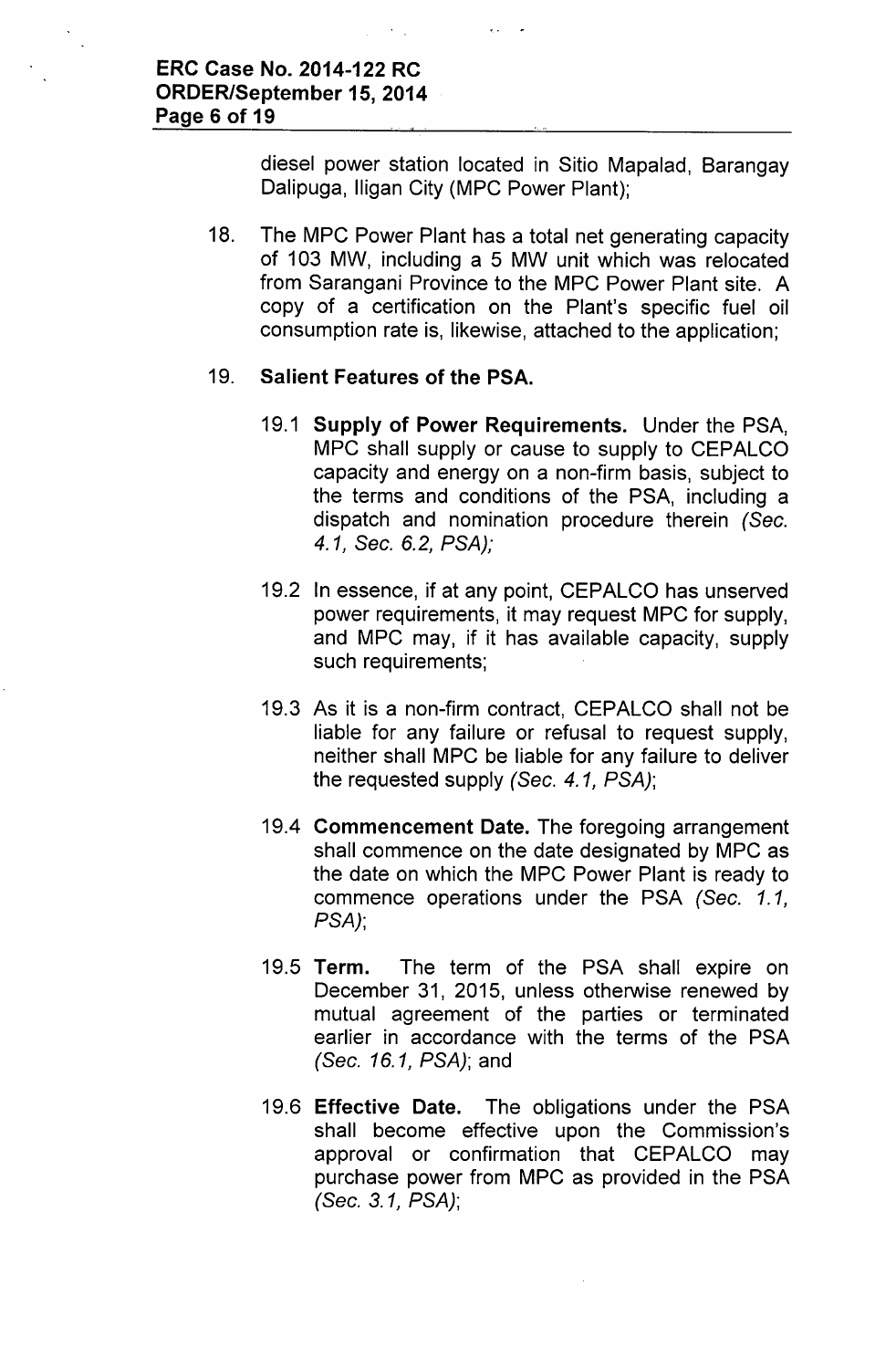- 20. Purchased Power Rate. For the supply of power by MPC, CEPALCO shall pay the monthly payments based on the following formulae:
	- 20.1 Monthly Payments. The Monthly Payments shall be paid to the Seller on a monthly basis in accordance with the following formula:

#### *Monthly Payments* = *CRF* + *FOMF* + *VOMF* + *AFC* + SC + *Taxes*

| Where:      |          |                                                                                        |
|-------------|----------|----------------------------------------------------------------------------------------|
| <b>CRF</b>  |          | <b>Capital Recovery Fees</b>                                                           |
| <b>FOMF</b> | $=$      | <b>Fixed Operation and Maintenance</b><br>$(O&M)$ Fee                                  |
| <b>VOMF</b> | $=$      | Variable O&M Fee                                                                       |
| <b>AFC</b>  | $=$      | <b>Actual Fuel Cost</b>                                                                |
| <b>SC</b>   | $\equiv$ | Start-Up Costs                                                                         |
| Taxes       | ≐.       | Value-Added Tax (VAT), other<br>applicable taxes and government<br>impositions, if any |

20.2 Capital Recovery Fee (CRF). The CRF shall be computed as follows:

#### *CRF* = *CRFR x ED*

Where:

- CRF = Capital Recovery Fee, in Pesos
- $CRFR$  =  $-$ PhP250.18 (Hours in the Billing Month)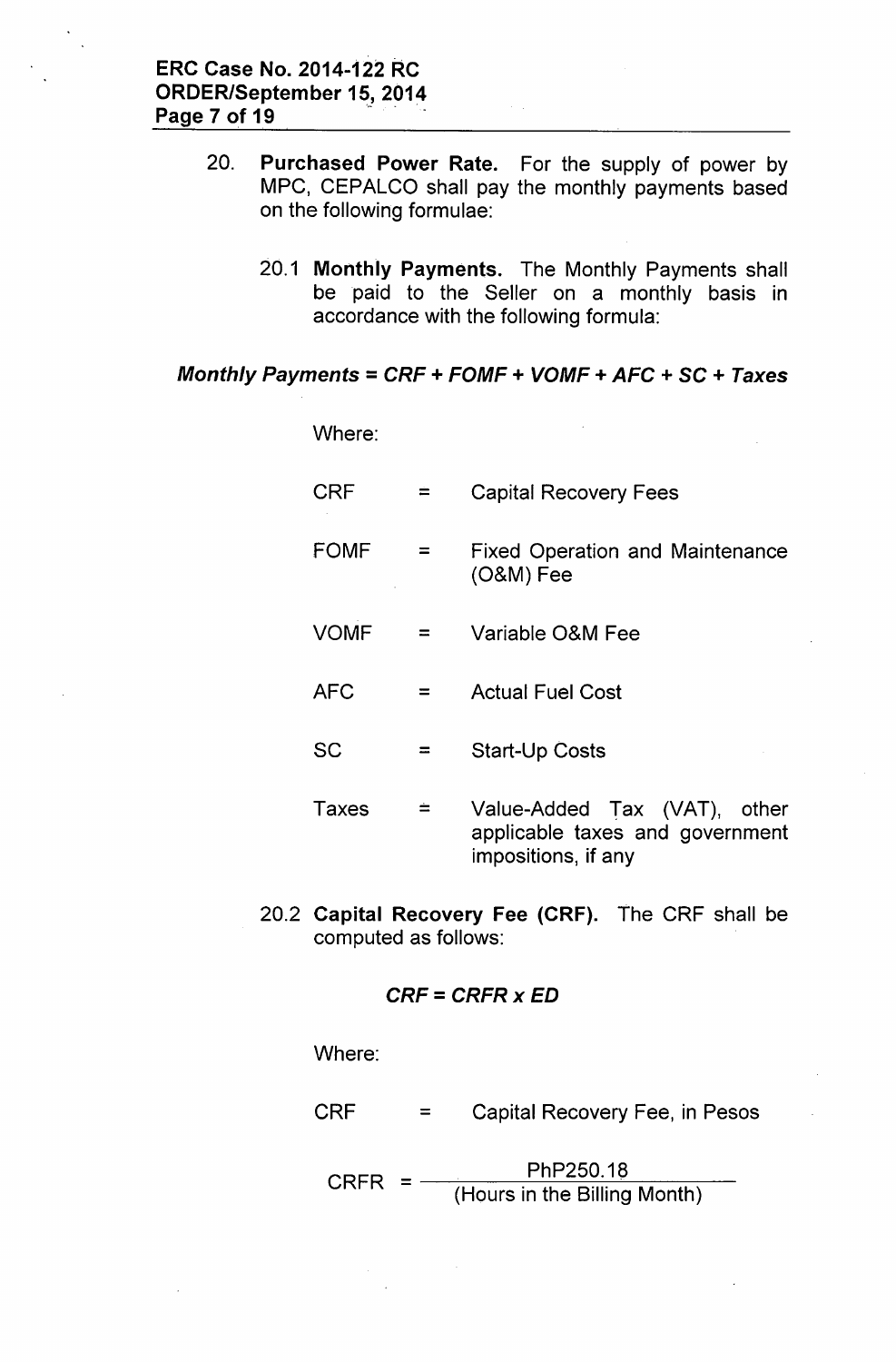- $ED =$  kWh delivered during the Billing **Month**
- 20.3 Fixed O&M Fee (FOMF). The FOMF covers the operating and maintenance costs of the MPC Power Station. It shall be computed according to the following formula:

$$
FOMF = \left\{FOMR \times \left[ \left(0.58 \times \frac{CPIn}{CPIo}\right) + \left(0.02 \times \frac{WPCn}{WPCo}\right) + \left(0.40 \times \frac{EUn}{EUo} \times \frac{FPPIn}{FPPIo}\right) \right] \right\} \times ED
$$

Where:

- FOMF  $=$ Fixed O&M Fee, in Pesos
	- $FOMR = -$ PhP217.62 (Hours in the Billing Month)
- ED = kWh delivered during the Billing **Month**
- CPln  $=$ Consumer Price Index (CPI) for Metropolitan Manila Area (National Capital Region), all items published by the NEDA/NSO for the period of price determination
- CPlo  $=$ CPI for Metropolitan Manila Area (National Capital Region), all items published by the NEDA/NSO for June 2010 (at 115.9, 2006 = 100)
- **WPCn** = Wholesale Price Index for Mineral Fuels, Lubricants and Related Materials for the Philippines, as published by the NEDA/NSO for the period of price determination
- WPCo = Wholesale Price Index for Mineral Fuels, Lubricants and Related Materials for the Philippines, as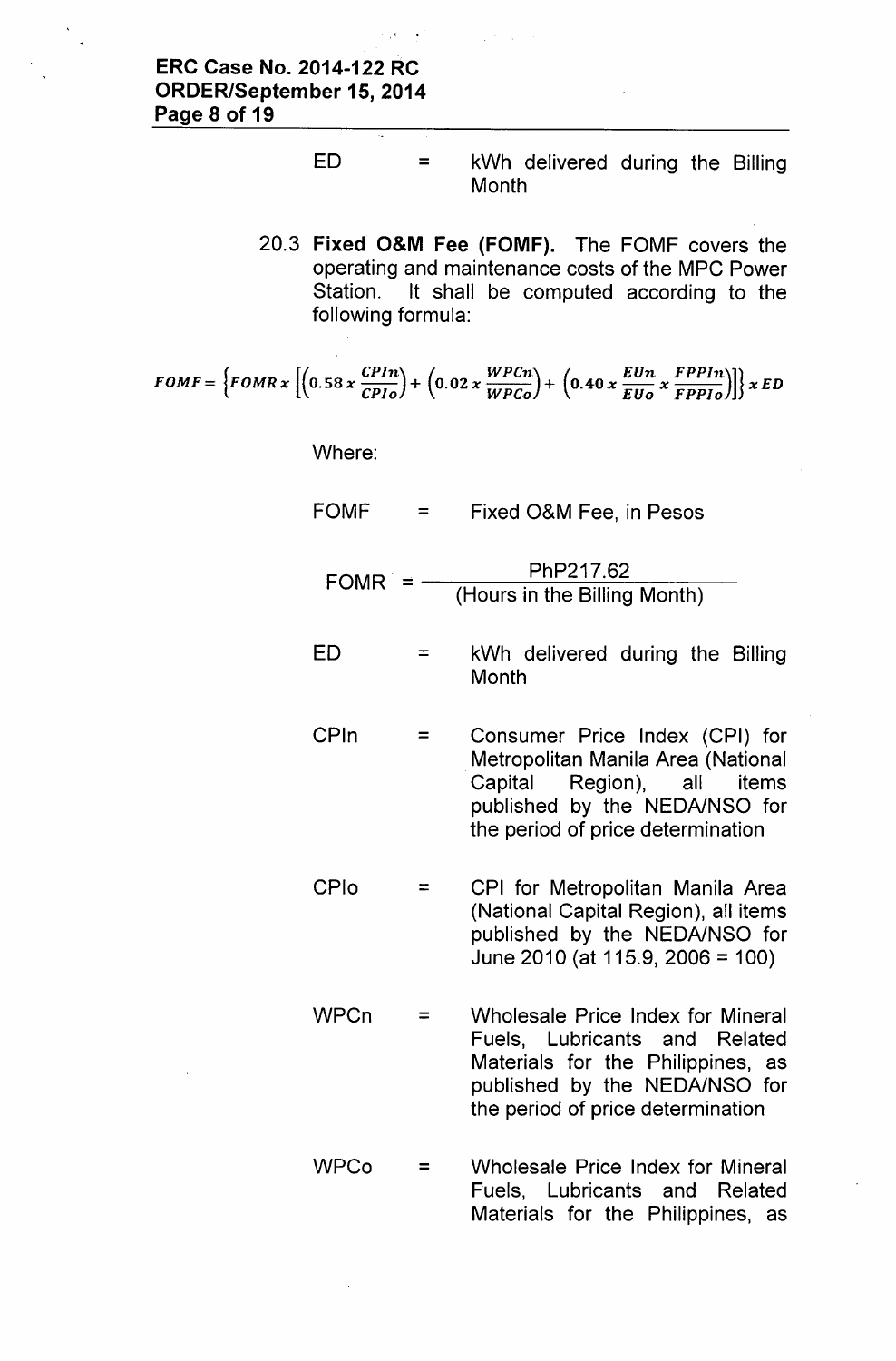#### ERC Case No. 2014-122 RC ORDER/September 15,2014 Page 9 of 19

 $\mathcal{L}(\mathcal{L}^{\text{max}})$ 

published by the  $NEDA/NSO$  for June 2010 (at 518.2, 1998=100)

- EUn = Euro-Peso Exchange Rate for the period of price determination, as published by the Sangko Sentral ng Pilipinas (SSP)
- EUo = Euro-Peso Exchange Rate for June 2010 (at PhP56.5910/1 Euro) as published by the SSP
- FPPln = Finland Producers' Price Index for Manufacturing for the period of price determination, as published in the International Financial Statistics of the International Monetary Fund (IMF)
- FPPlo = Finland Producers' Price Index for Manufacturing for June 2010 (at 108.5), as published in the International Financial Statistics of IMF
- 20.4 Variable O&M Fee (VOMF). The VOMF covers the cost of the use of, among other items, chemicals, lubricants and spare parts that are directly related to the generation of the MPC Power Station. It shall be computed according to the following formula:

$$
VOMF = \left\{ VOMFR \times \left[ \left( 0.10 \times \frac{CPIn}{CPIo} \right) + \left( 0.60 \times \frac{WPCn}{WPCo} \right) + \left( 0.30 \times \frac{EUn}{EUo} \times \frac{FPPin}{FPPIo} \right) \right] \right\} \times ED
$$

Where:

- FOMF = Fixed O&M Fee, in Pesos
- VOMF  $=$ Variable O&M Fee, in Pesos
- VOMFR = Variable O&M Fee Rate of PhPO.17/kWh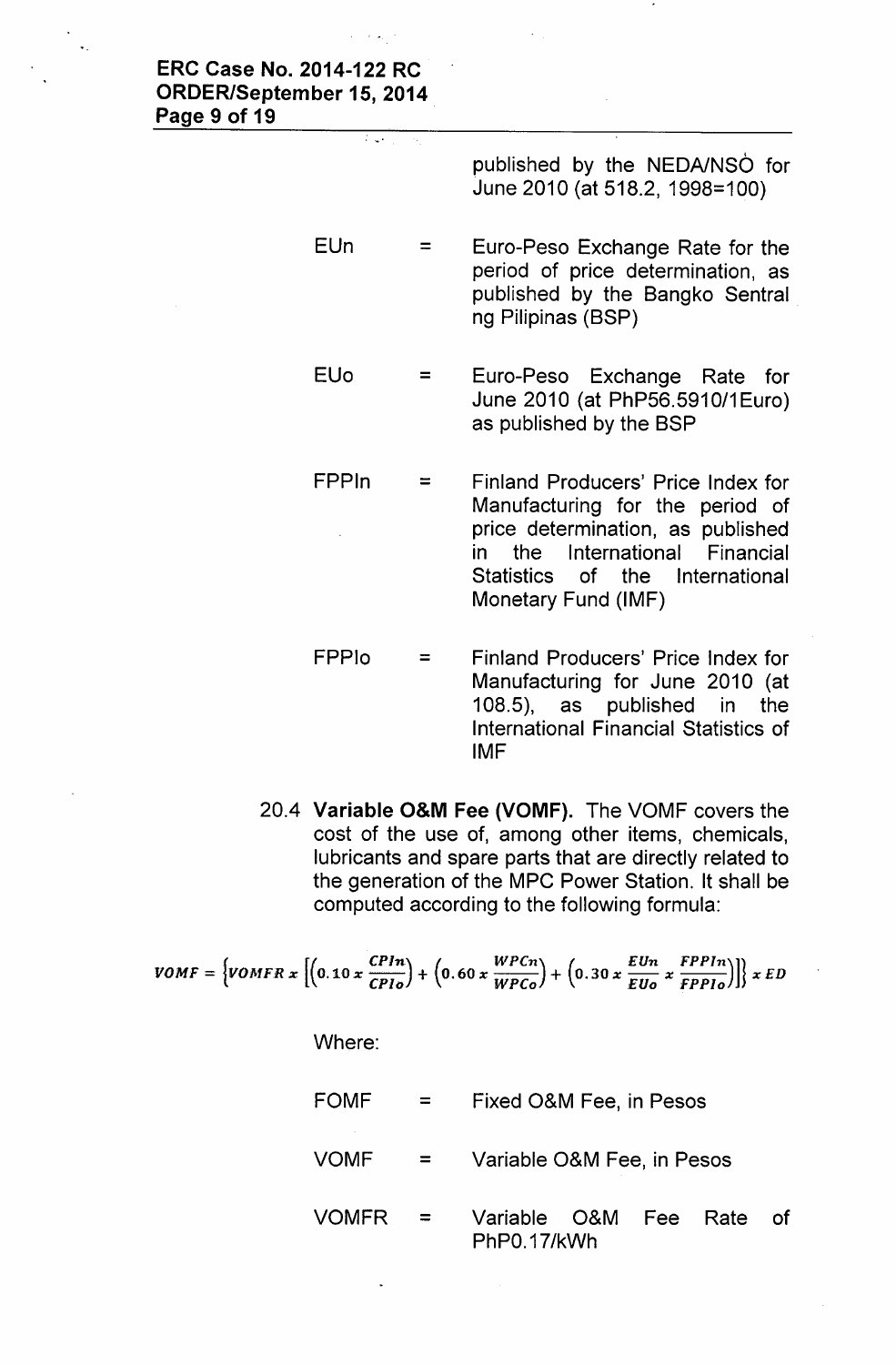$\mathcal{L}_{\mathcal{L}}$ 

 $\bar{\mathcal{L}}$ 

 $\hat{\mathcal{A}}$ 

 $\bar{L}$ 

 $\label{eq:2.1} \frac{d^2\mathbf{r}}{d\mathbf{r}} = \frac{1}{2\pi}\sum_{\mathbf{r}}\frac{d^2\mathbf{r}}{d\mathbf{r}}\, \mathbf{r}^2 \, \mathbf{r}^2 \, \mathbf{r}^2 \, \mathbf{r}^2 \, \mathbf{r}^2 \, \mathbf{r}^2 \, \mathbf{r}^2 \, \mathbf{r}^2 \, \mathbf{r}^2 \, \mathbf{r}^2 \, \mathbf{r}^2 \, \mathbf{r}^2 \, \mathbf{r}^2 \, \mathbf{r}^2 \, \mathbf{r}^2 \, \$ 

 $\mathcal{L}^{\text{max}}_{\text{max}}$  ,  $\mathcal{L}^{\text{max}}_{\text{max}}$  , and

 $\overline{a}$ 

|              |     | v                                                                                                                                                                                 |
|--------------|-----|-----------------------------------------------------------------------------------------------------------------------------------------------------------------------------------|
| ED           |     | kWh delivered during the Billing<br>Month                                                                                                                                         |
| CPIn         |     | CPI for Metropolitan Manila Area<br>(National Capital Region), all items<br>published by the NEDA/NSO for<br>the period of price determination                                    |
| CPIo         | ≕   | CPI for Metropolitan Manila Area<br>(National Capital Region), all items<br>published by the NEDA/NSO for<br>June 2010 (115.9, 2006 = 100)                                        |
| <b>EUn</b>   | $=$ | Euro-Peso Exchange Rate for the<br>period of price determination, as<br>published by the BSP                                                                                      |
| <b>EUo</b>   | ⋍   | Euro-Peso Exchange Rate for<br>June 2010 (at PhP56.5910/1Euro)<br>as published by the BSP                                                                                         |
| FPPIn        | ⋍   | Finland Producers' Price Index for<br>Manufacturing for the period of<br>price determination, as published<br>International<br>Financial<br>the<br>ın<br><b>Statistics of IMF</b> |
| <b>FPPIO</b> | ⋍   | Finland Producers' Price Index for<br>Manufacturing for June 2010 (at<br>108.5), as published in the<br><b>International Financial Statistics of</b><br><b>IMF</b>                |
| WPCn         | =   | Wholesale Price Index for Mineral<br>Fuels, Lubricants and Related<br>Materials for the Philippines, as<br>published by NEDA/NSO for the<br>period of price determination         |
| <b>WPCo</b>  | ≂   | Wholesale Price Index for Mineral<br>Fuels, Lubricants and Related                                                                                                                |

 $\sim$   $\sim$  $\bar{\mathcal{A}}$  $\hat{\mathcal{L}}$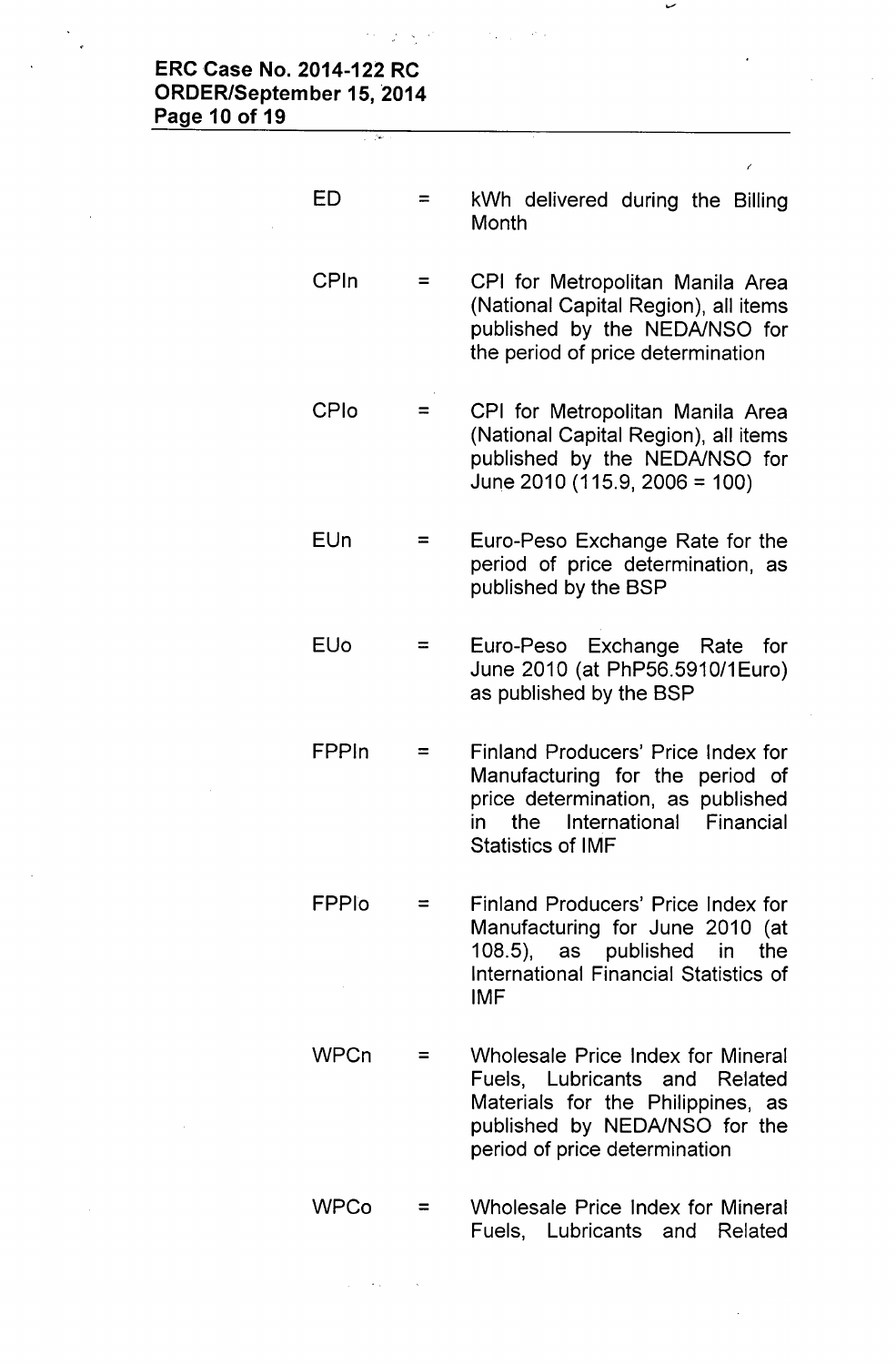. " •....

Materials for the Philippines, as published by the NEDA/NSO for June 2010 (at 518.2)

20.5 Actual Fuel Cost (AFC). The AFC is the fee paid to the Seller as payment for the procurement and delivery of the fuel oil (Diesel) used in the operation of the MPC Power Station. The AFC shall be computed as follows:

### *AFC* = *FCRF* + *FCRFadj*

Where:

| <b>CRF</b>  | Capital Recovery Fee, in Pesos                                                                                                                                                                                         |
|-------------|------------------------------------------------------------------------------------------------------------------------------------------------------------------------------------------------------------------------|
| <b>AFC</b>  | <b>Actual Fuel Cost, in Pesos</b>                                                                                                                                                                                      |
| <b>FCRF</b> | <b>Base Fuel Cost Recovery Fee</b><br>FCR x ED                                                                                                                                                                         |
| <b>FCR</b>  | Fuel Price of PhP7.21/kWh, based<br>on November 2012 delivered price<br>of Bunker C Fuel Oil at plant site<br>PhP30.50/liter, density<br>of<br>of l<br>0.9855 gram/liter and Specific<br>Fuel Oil Consumption of 0.233 |

FCRFadj =  $=$ Fuel Cost Recovery Adjustment based on MOPS price of Bunker C/Heavy Fuel Oil (HFO) deliveries during period of price determination in Peso/liter  $(FCn - FCo) \times 0.233$  kg/kWh  $x$ 

kg/kWh)

- ED
- $FCn = The average MOPS price of$ Bunker C Fuel Oil/Heavy Fuel Oil (HFO) deliveries during the period of price determination in Peso/liter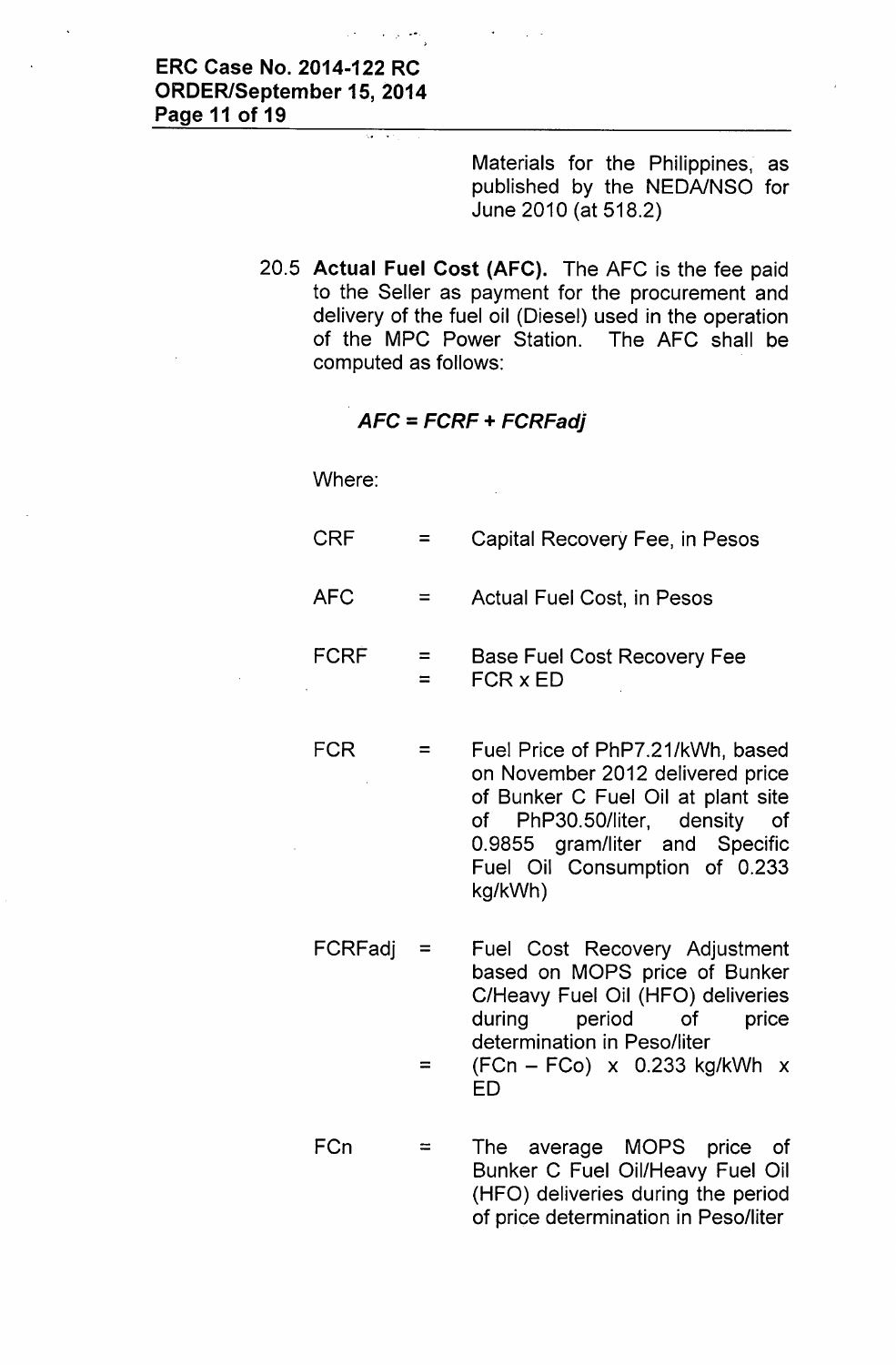### ERC Case No. 2014-122 RC ORDER/September 15,2014 Page 12 of 19

- FCo = The December 2012 reference price of MOPS Bunker C Fuel/Heavy Fuel Oil (HFO) fuel at PhP30.50/liter (delivered) in Peso/liter
- 20.6 Start-Up Costs (SC). The Buyer, on a pro rata basis of the capacity of the MPC Power Station allocated to the Buyer, shall pay the Seller Start-Up Costs for the cost of starting up the MPC Power Station after a period of shutdown due to any reason attributable to all the buyers of the Seller. The Start-Up Costs shall be computed based on the prevailing price of diesel fuel at the time of the Start Up and paid in accordance with the following:

### SC = *(No.* of *cold Start-ups x 600 liters x price* of *Diesel per liter) + (No.* of *Warm Start-ups x 300 liters x price* of *Diesel per liter)*

| <b>Type of Start-Up</b>                        | <b>Liters of</b><br><b>Diesel Fuel</b> |  |
|------------------------------------------------|----------------------------------------|--|
| Cold Start-up (more than 10 hours of shutdown) | 600                                    |  |
| Warm Start-up (less than 10 hours of shutdown) | .300                                   |  |

20.7 VAT. The relative VAT of the above fee payments of twelve percent (12%) shall be computed as follows:

## *VAT* = *(CRF* + *FOMF* + *VOMF* + *AFC* + *SC) x 0.12*

For reference, a sample computation of the fees is contained in Schedule C of the PSA;

- 20.8 Basis for Indexation. As indicated in the formulae above, the monthly fees to be paid by CEPALCO are subject to adjustments based on various indices or factors in order to properly reflect the fluctuation of MPC's costs in producing electricity; and
- 20.9 The components of the O&M Fees representing foreign currency-denominated costs are adjusted based on the foreign exchange rate and the appropriate foreign price indices. Those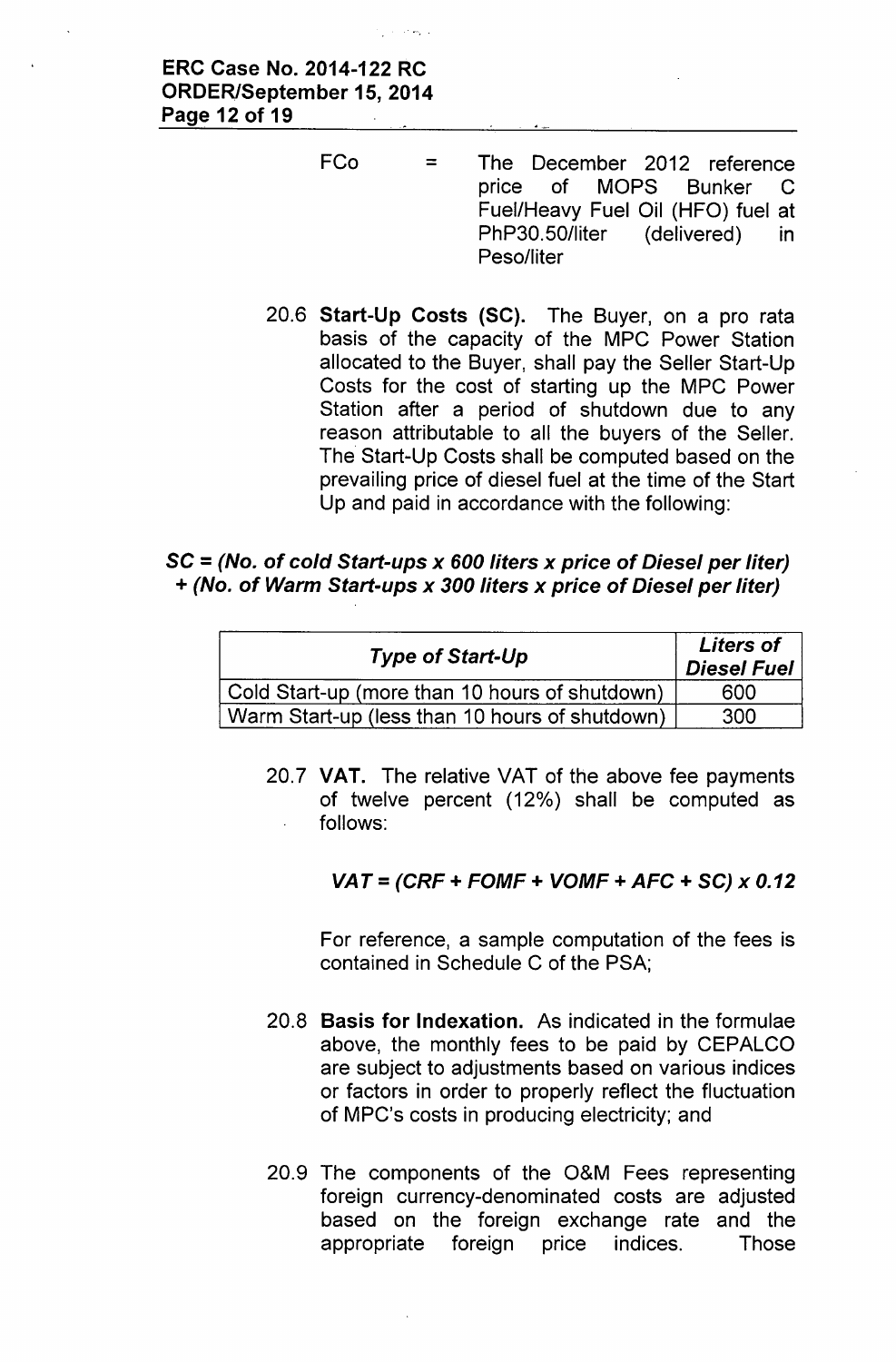representing local costs are adjusted based on local price indices. The AFC vary based on the applicable fuel cost index;

- 21. **Sources of Funds/Financial Plans.** The Project is being funded through loans and equity, with a debt-equity ratio of 68:32. For the relocated unit, the same will be funded wholly by equity;
	- 21.1 **Project Cost.** The total project cost for the MPC Power Plant to date is PhP1.456 billion. breakdown of the total project cost to date is attached to the application. For reference, a comparison between the said total project cost and earlier project cost totals is, likewise, attached to the application;
	- 21.2 **Annual Interest.** MPC's actual interest cost is 6.5% per annum; and
	- 21.3 **Computation of Weighted Average Cost of Capital (WACC).** The nominal pre-tax WACC of the Project is 12.38%. A computation of the said WACC is attached to the application;
- 22. **Cash Flow.**
	- 22.1 **Breakdown of O&M Expenses. A** breakdown of the projected operating expenses is attached to the application. For reference, a comparison between MPC's updated and previous projected fixed operating expenses is, likewise, attached to the application;
- 23. **Fuel Supply.** In order to ensure the supply of fuel for the operations of the MPC Power Plant, MPC solicited offers from reputable suppliers in the area, and has contracted with the supplier which offered the best terms. A copy of its Fuel Supply Agreement is attached to the application;
- 24. **Environmental Compliance Requirements.** The Office of the President of the Republic of the Philippines previously approved the exemption of the MPC Power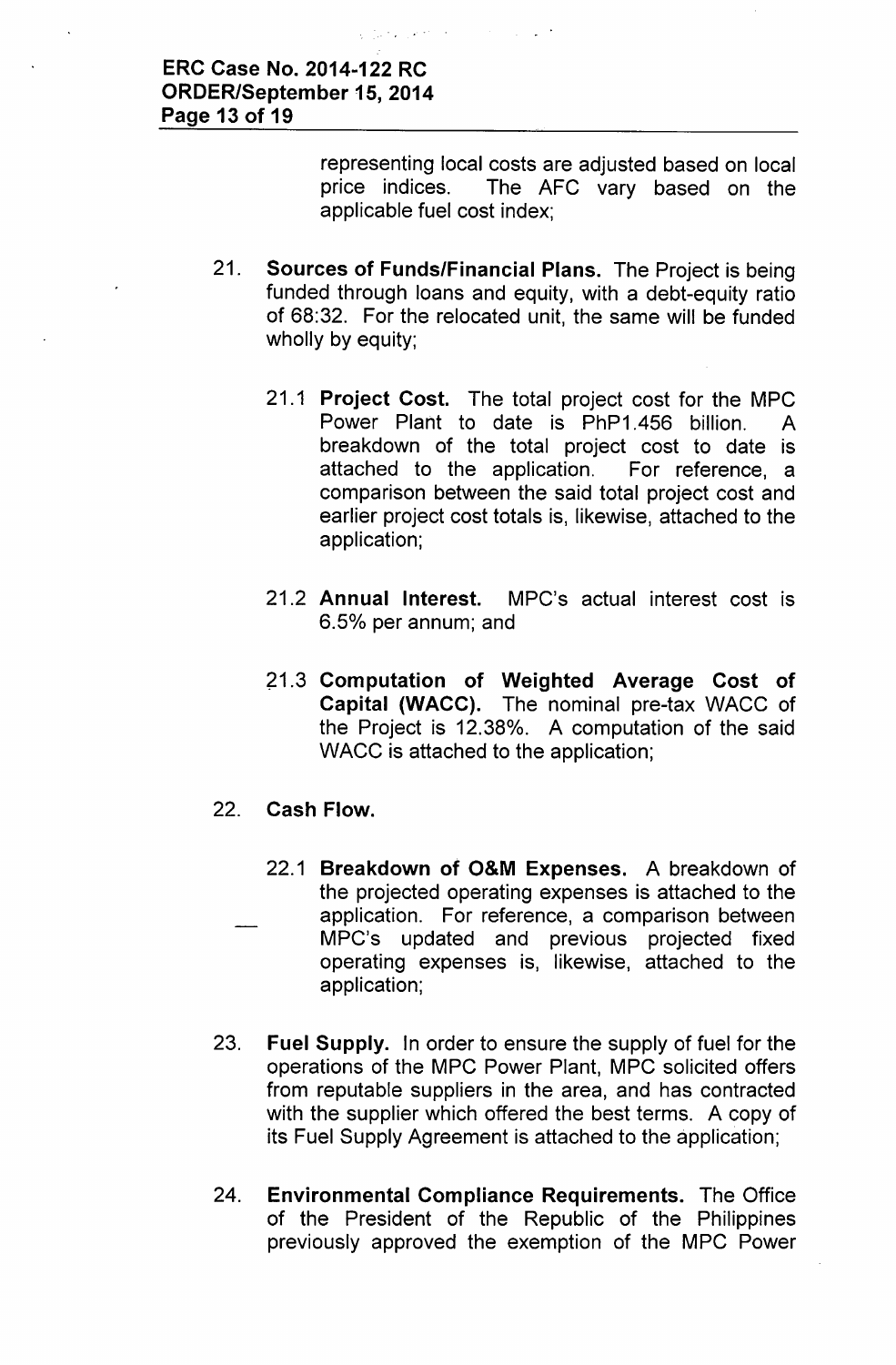... - .

Plant from the requirement of an Environmental Compliance Certificate (ECC). Nevertheless, the MPC Power Plant will be operated responsibly in accordance with good utility practice and in accordance with all relevant laws and regulations, including environmental laws. Copies of documents evidencing such exemption are attached to the application;

- 25. The Department of Energy (DOE) Certification. The DOE has certified that the capacity of the MPC Power Plant is consistent with its Power Development Plan (PDP). A copy of the said certification is, likewise, attached to the application;
- 26. Certificate of Compliance (COC). On October 19, 2013, the Commission issued a COC covering the MPC Power Plant. On March 10, 2014, the Commission issued a separate COC for the relocated unit. Copies of the COCs are attached to the application;

# Rate Implications of the PSA

- 27. In order to determine the impact of the implementation of the PSA on CEPALCO's generation costs, an analysis was conducted taking into consideration comparable alternative sources of supply;
- 28. The results of the analysis show that the non-firm supply under the PSA will result to lower cost of purchased power of CEPALCO, which will translate to lower generation costs for its customers. A copy of the said analysis is attached to the application;

|  |               |  |  | 29. The results of the said analysis are summarized in the |  |
|--|---------------|--|--|------------------------------------------------------------|--|
|  | tables below: |  |  |                                                            |  |

|                                                   |            | If sourced from available suppliers |                                  |             |  |
|---------------------------------------------------|------------|-------------------------------------|----------------------------------|-------------|--|
| <b>Particulars</b>                                | <b>MPC</b> | <b>ILP</b>                          | <b>Modular</b><br><b>Gensets</b> | <b>IMEM</b> |  |
| Ave. Price (PhP/kWh)                              | 8.6300     | 14.2800                             | 15.71                            | 32.0000     |  |
| Weighted Generation Cost (PhP/kWh)                | 0.0071     | 0.0117                              | 0.0129                           | 0.0263      |  |
| Rate Impact:<br><b>MPC is lower by (PhP/kWh):</b> |            | 0.0046                              | 0.0058                           | 0.0192      |  |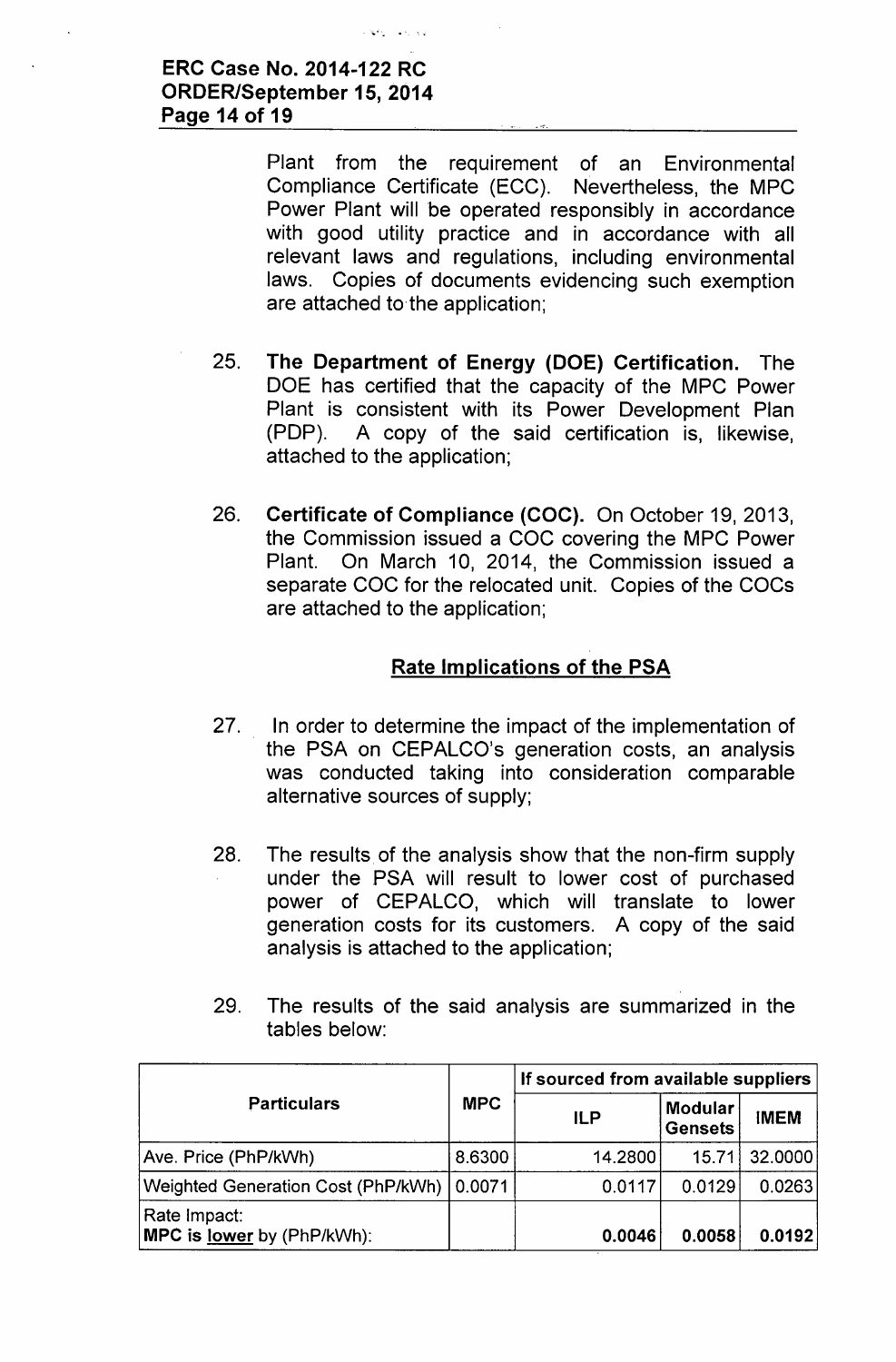The main assumptions are as follows:

منعما إجبار

- a. Average price of MPC was based on actual purchases in May 2014;
- b. Effective price of Interruptible Load Program (ILP) is based on a fuel price of PhP42.00 per liter. Fuel conversion rate is at 0.34 liter per kWh, as approved by the Commission under the Amended ILP Guidelines (ERC Resolution No. 8, Series of 2013); and
- c. Price for a modular generator set is based on the lower price offered by suppliers of modular gensets to CEPALCO, with the following assumptions:
	- i. Fuel price at PhP42.00 per liter;
	- ii. Exchange rate assumption at PhP44.00/US\$; and
	- iii. Fuel conversion rate of 0.2678 liter per kWh

### **Allegations in Support of the Motion for Provisional Authority**

- 30. As discussed above, CEPALCO's forecasted demand is expected to increase steadily in the coming years. Moreover, NPC/PSALM, which supplies a significant portion of CEPALCO's current power requirements, is expected to significantly reduce its firm supply commitments to CEPALCO when the current contract expires in 2015;
- 31. In addition, the recent outage of the STEAG power plant further highlighted the immediate need for additional supply;
- 32. Hence, the need for CEPALCO to secure additional power supply. Otherwise, it would not have sufficient power supply to the detriment of the residents and enterprises in its franchise area;
- 33. A provisional approval of the present application will greatly redound to the benefit of CEPALCO's customers as it will allow it to obtain additional power from any available supply from MPC, especially, in case of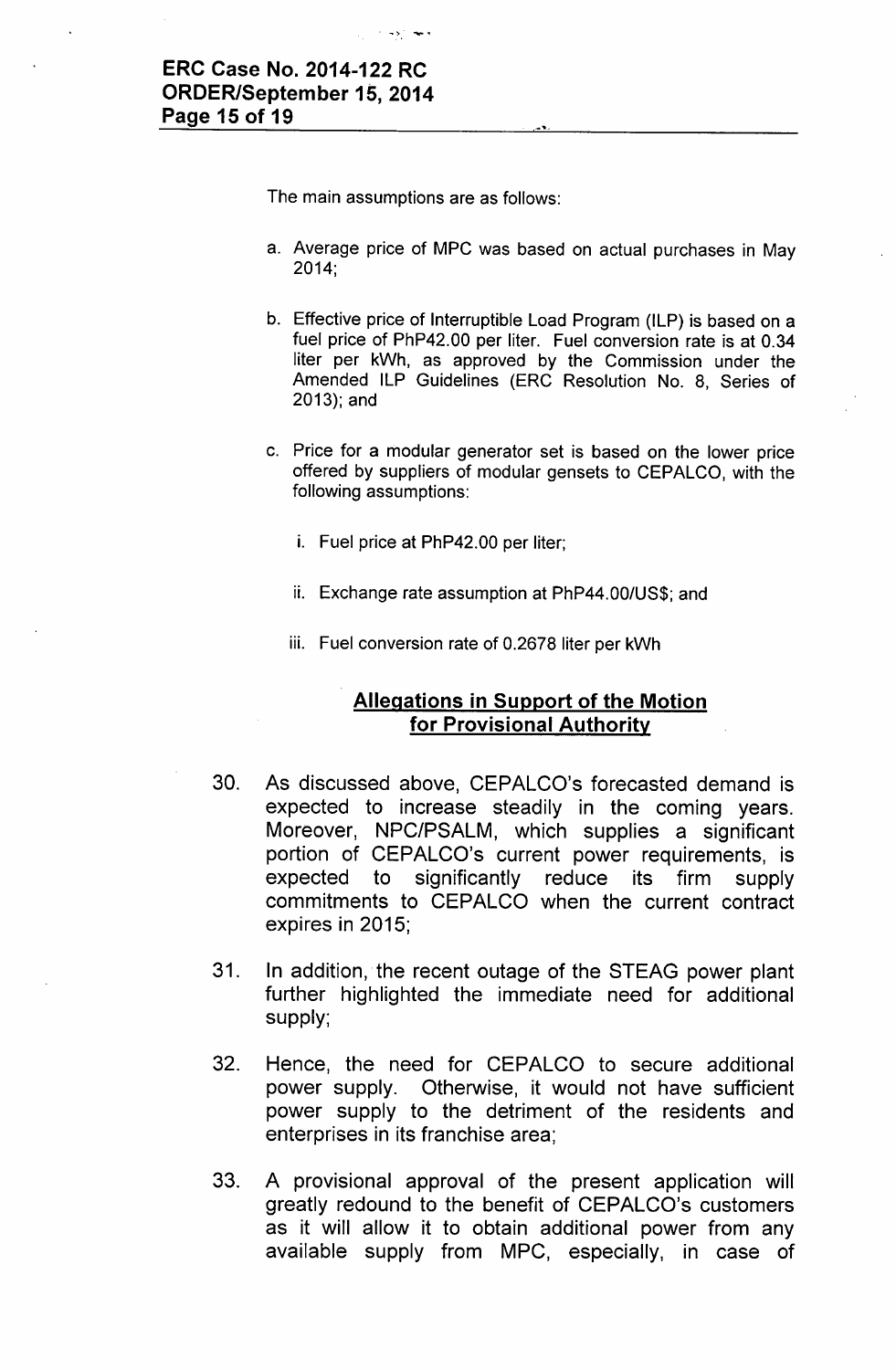unforeseen circumstances similar. to the STEAG plant outage;

34. . Hence, they move for the provisional approval of the instant application pursuant to Rule 14 of the ERC Rules of Practice and Procedure. A copy of the sworn statement supporting the said motion is attached to the application; and

### **Prayer**

35 .. Thus, they pray that the Commission: a) Immediately issue an Order provisionally approving the PSA subject of the instant application, as well as the generation rate and adjustment mechanisms indicated therein; and b) After due hearing, render judgment making such provisional approval permanent.

Finding the said application to be sufficient in form and in substance with the required fees having been paid, the same is hereby set for jurisdictional hearing, expository presentation, pre-trial conference and evidentiary hearing on **October 16,2014 (Thursday) at two o'clock in the afternoon (2:00 P.M.) at CEPALCO's Conference Room, 44 Toribio Chaves Street, Cagayan de Oro City.**

CEPALCO and MPC are hereby directed to cause the publication of the attached Notice of Public Hearing, at their own expense, twice (2x) for two (2) successive weeks in two (2) newspapers of general circulation in the Philippines, with the date of the last publication to be made not later than ten (10) days before the date of the scheduled initial hearing. They are also directed to inform the customers within CEPALCO's franchise area, by any other means available and appropriate, of the filing of the instant application, their reasons therefor, and of the scheduled hearing thereon.

Let copies of the application, this Order and the attached Notice of Public Hearing be furnished the Office of the Solicitor General (OSG), the Commission on Audit (COA), and the Committees on Energy of both Houses of Congress. They are hereby requested, if they so desire, to send their duly authorized representatives at the scheduled hearing.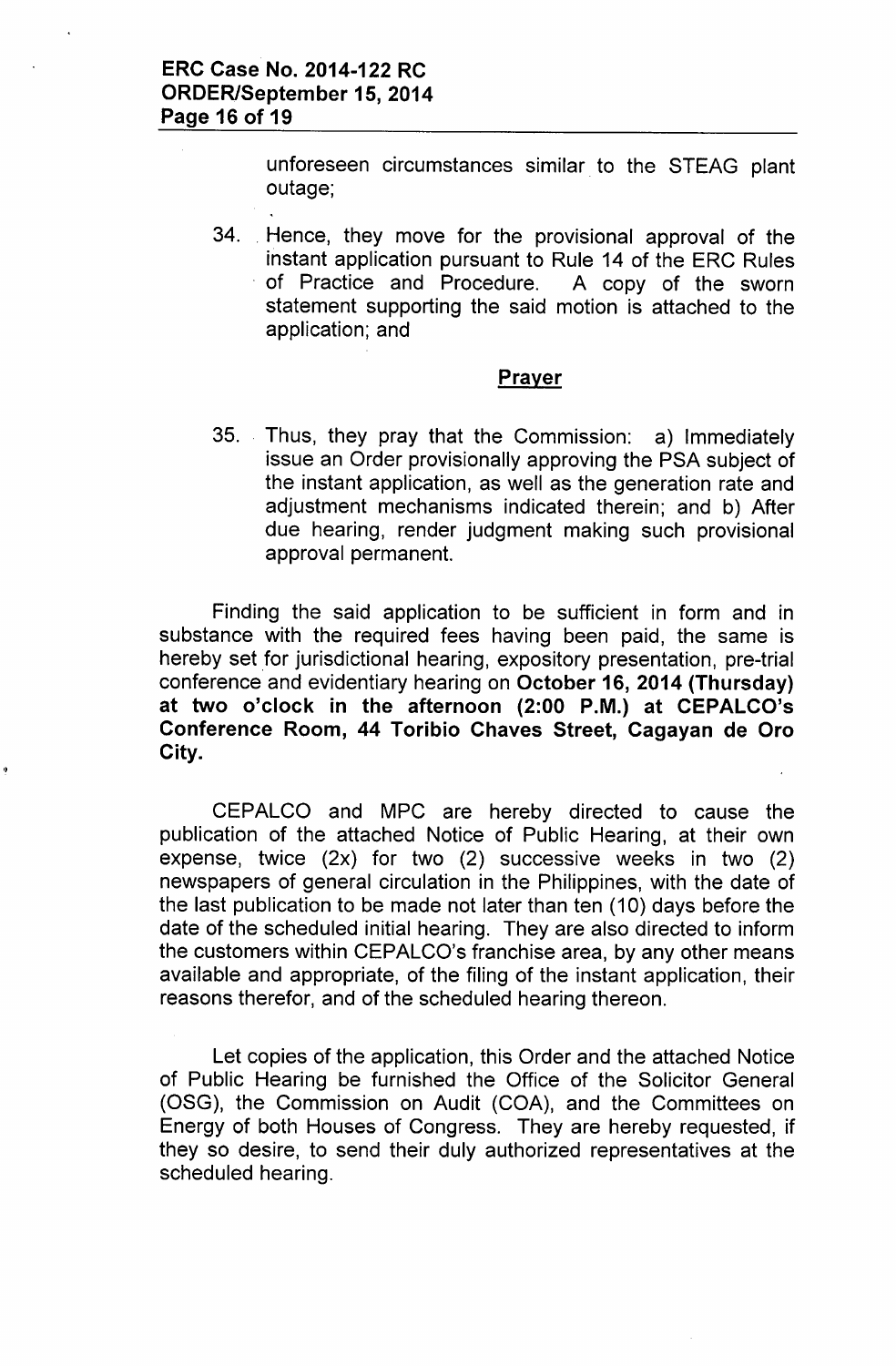### **ERC Case No. 2014-122 RC ORDER/September 15,2014 Page 17 of 19**

Likewise, let copies of this Order and the attached Notice of Public Hearing be furnished the Office of the Governor of the Province of Misamis Oriental and the Offices of the Mayors of the City and Municipalities within CEPALCO's franchise area for the appropriate posting thereof on their respective bulletin boards.

CEPALCO and MPC are hereby directed to furnish all those making requests therefor with copies of the application and its attachments, subject to reimbursement of reasonable photocopying costs.

On the date of the initial hearing, CEPALCO and MPC must submit to the Commission their written Compliance with the jurisdictional requirements attaching therewith, methodically arranged and duly marked, the evidence on the actual posting and publication of the Notice of Public Hearing consisting of certifications issued to that effect, signed by the aforementioned Governor and Mayors or their duly authorized representatives, bearing the seals of their offices, and the affidavits of the Editors or Business Managers of the newspapers where the said Notice of Public Hearing were published together with the complete issues of the said newspapers, and such other proofs of compliance with the requirements of the Commission.

CEPALCO and MPC and all interested parties are directed to submit, at least five (5) days before the date of initial hearing and pretrial conference, their respective Pre-trial Briefs containing, among others:

- a) A summary of admitted facts and proposed stipulation of facts;
- b) The issues to be tried or resolved;
- c) The documents or exhibits to be presented, stating the purposes and proposed markings therefore; and
- d) The number and names of the witnesses, with their written testimonies in an individual affidavit form, to be attached to the Pre-trial Brief.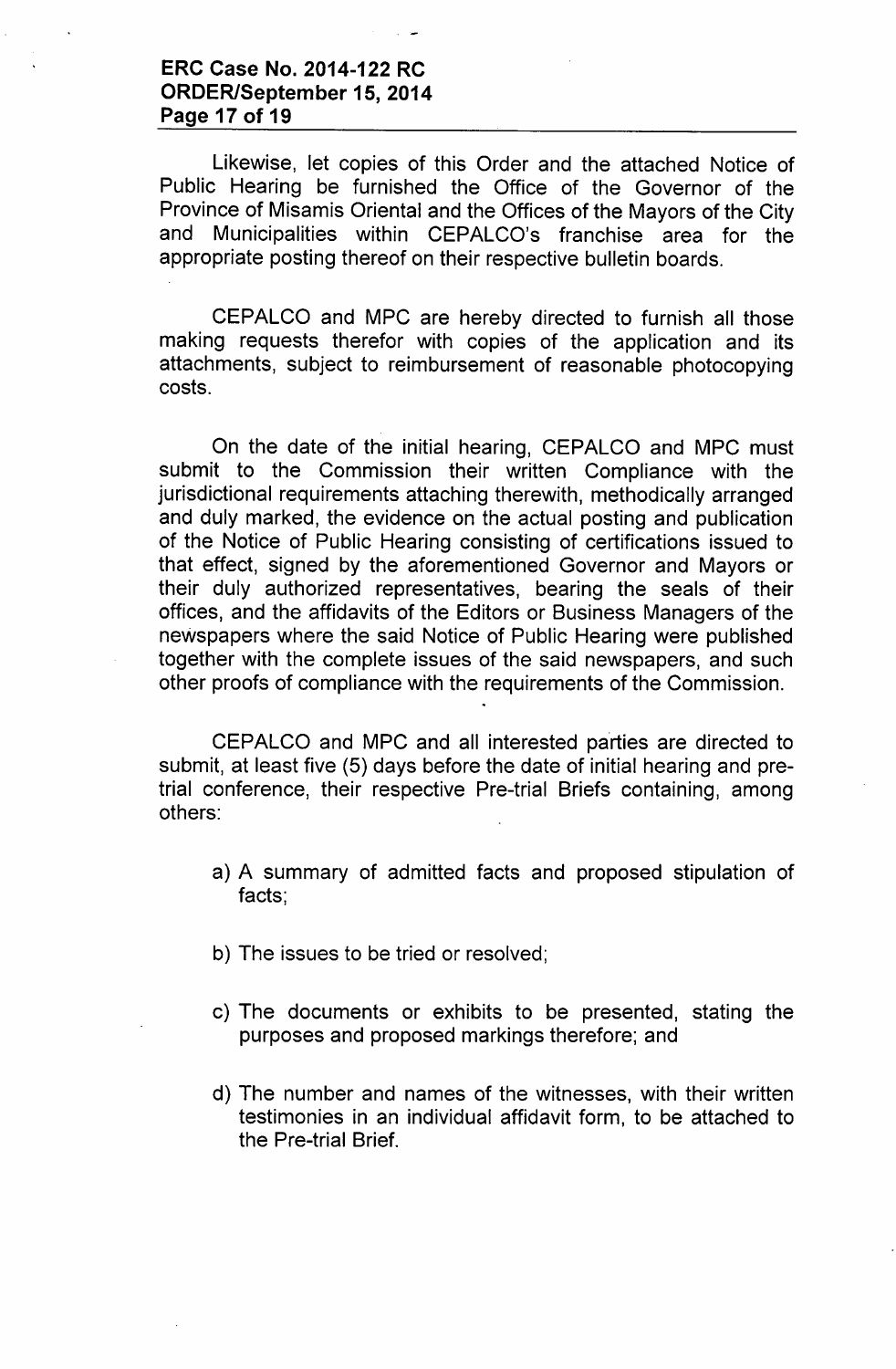Failure of CEPALCO and MPC to submit the required Pre-trial Brief and Judicial Affidavits of their witnesses within the prescribed period shall be a ground for cancellation of the scheduled hearing, and the resetting of which shall be six (6) months from said date of cancellation.

As part of the pre-trial conference, CEPALCO and MPC must also be prepared. to make an expository presentation of their application, aided by whatever communication medium that they may deem appropriate for the purpose, in order to put in plain words and explain, for the benefit of the customers and other concerned parties, what the application is all about and the reasons and justifications being cited in support thereof.

#### SO ORDERED.

Pasig City, September 15,2014.

FOR AND BY AUTHORITY OF THE COMMISSION:

fermit /1. ENAIDA G. GRUZ-DUCU<sup>-</sup> Chairperson *r-(*

CBPALCO&MPC/PSA/2014-122 RC/initial order